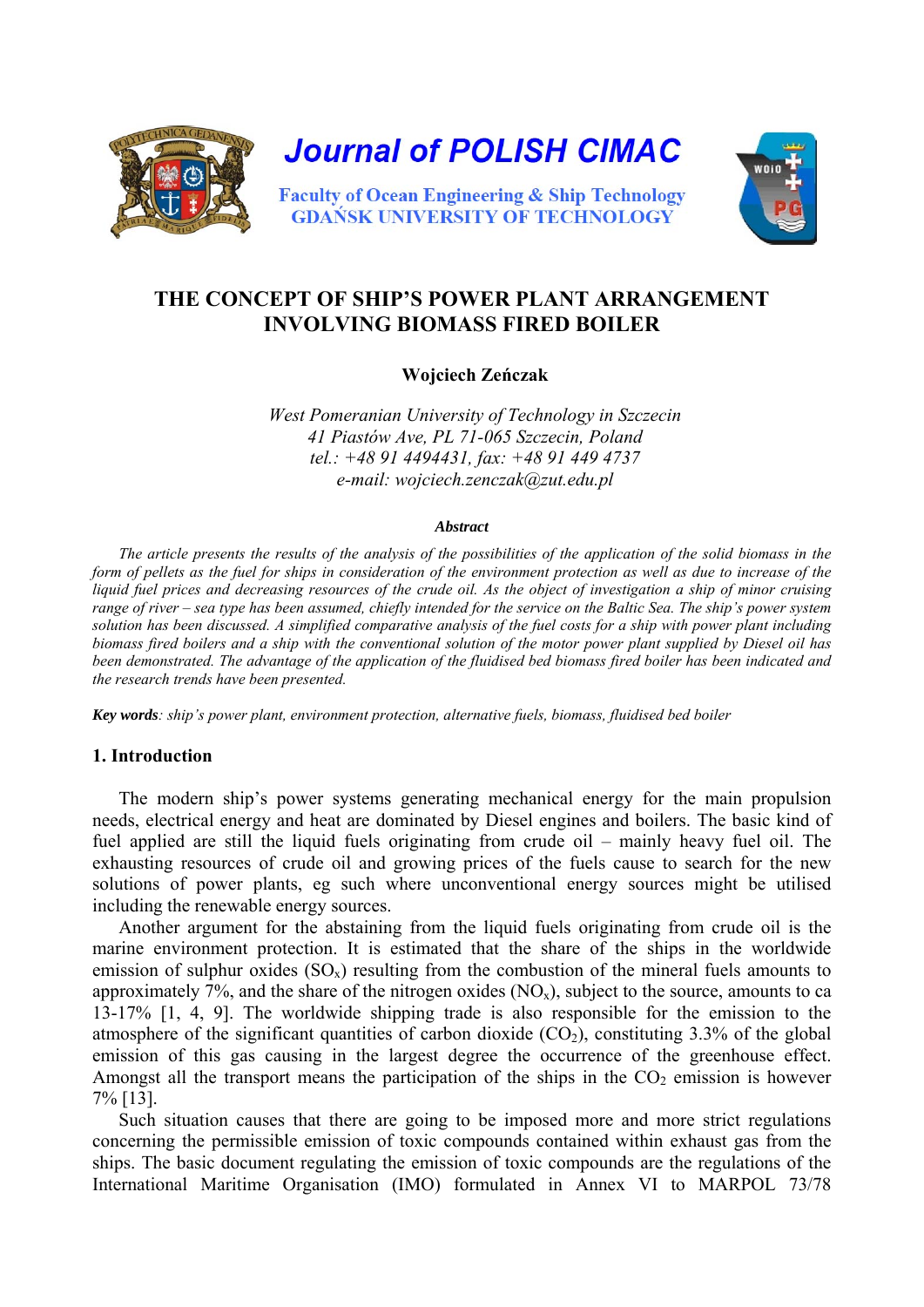Convention. The permissible limits of  $NO<sub>x</sub>$  emission applicable by the end of 2010 (Tier I standard) shall be replaced on 1.01.2011 by the new ones (Tier II standard). In 2016, however, there will be introduced very stringent limits concerning the  $NO<sub>x</sub>$  emission control areas (Tier III). Beyond the emission control areas still Tier II regulations will continue to apply. The permissible  $NO<sub>x</sub>$  emission limits – Tier II and Tier III standards are stated in table 1.

| Engine speed (rpm) [min <sup>-1</sup> ] | $NOx$ emission limit [g/kWh] |                               |
|-----------------------------------------|------------------------------|-------------------------------|
|                                         | Tier II                      | <b>Tier III</b>               |
| n<130                                   | 14.4                         | 3.4                           |
| $130 \le n \le 2000$                    | $44 \cdot n^{(-0,23)}$       | $9 \cdot n$ <sup>(-0,2)</sup> |
| n > 2000                                |                              |                               |

*Tab. 1. The permissible NO<sub>x</sub> emission limits acc to MARPOL convention Annex VI* [10]

On the other hand with regard to the sulphur oxides the permissible emission has been limited by introducing in Annex VI the Rule 14 that regulates the permitted sulphur content in the fuel. The permissible sulphur limits in the fuel, in the global terms and in  $SO_x$  control areas (SECA-SO<sub>x</sub> Emissions Control Areas) and the dates of their applicability are shown in table 2. It is permitted to apply, both in the control areas and globally, the scrubbers to clean the exhaust gas of the sulphur oxides. For example, the alternative for the fuel of sulphur content up to 1.5% must be the equipment cleaning down to the level  $\leq 6g/kWh$  (SO<sub>2</sub>). It is worth reminding that one of the SECA areas is Baltic Sea.

*Tab. 2. The permissible sulphur content in fuel acc to MARPOL convention Annex VI [10]* 

| Date of limit application | Sulphur limits in fuel $(\% )$ |        |
|---------------------------|--------------------------------|--------|
|                           | <b>SECA</b>                    | Global |
| by June 2010              |                                | 4,5    |
| by July $2010$            |                                |        |
| 2012                      |                                | 3,5    |
| 2015                      | 0,1                            |        |
| 2020 or 2025              |                                |        |

The current IMO standards do not comprise the carbon dioxide  $(CO<sub>2</sub>)$  emission. Nevertheless there are works carried out to implement the regulations aiming to limit its emission. It is anticipated that the Carbon Dioxide Transport Efficiency Index will be applied, defined as the ratio of the mass of the emitted  $CO<sub>2</sub>$  to the unit of the carried cargo within 1 mile. As a cargo unit, depending on the ship's type, it is proposed to use eg  $m<sup>3</sup>$  (tankers and bulk carriers), a passenger (passenger ships), a vehicle or a unit of the length of the lane occupied (vehicle carriers and ferries), a container (container ships) etc. The application of  $CO<sub>2</sub>$  indexing is at first voluntary [7].

The  $CO<sub>2</sub>$  emission level depends mostly on the fuel consumption. In case of the heat boilers and engines, in particular slow-speed engines, there is but a small margin to reduce the emission, if it is assumed to reduce the fuel consumption only by the improvement in the thermal efficiency of the simple cycle and the utilisation of the waste energy.

A significant reduction of  $CO<sub>2</sub>$  emission can be achieved by the application on the ships of the renewable energy sources such as eg wind or solar radiation. Their disadvantage is however small density in comparison to the energy from the conventional source, which with the restricted ship's surface makes it difficult to utilise them, and besides they are temporarily inaccessible. Thus the utilisation of the wind or solar radiation is for these reasons restricted to the sport and recreational watercraft or to the role of just auxiliary energy source on bigger merchant ships. On the other hand, it is worth analysing to utilise on the ships the renewable energy in the form of biomass.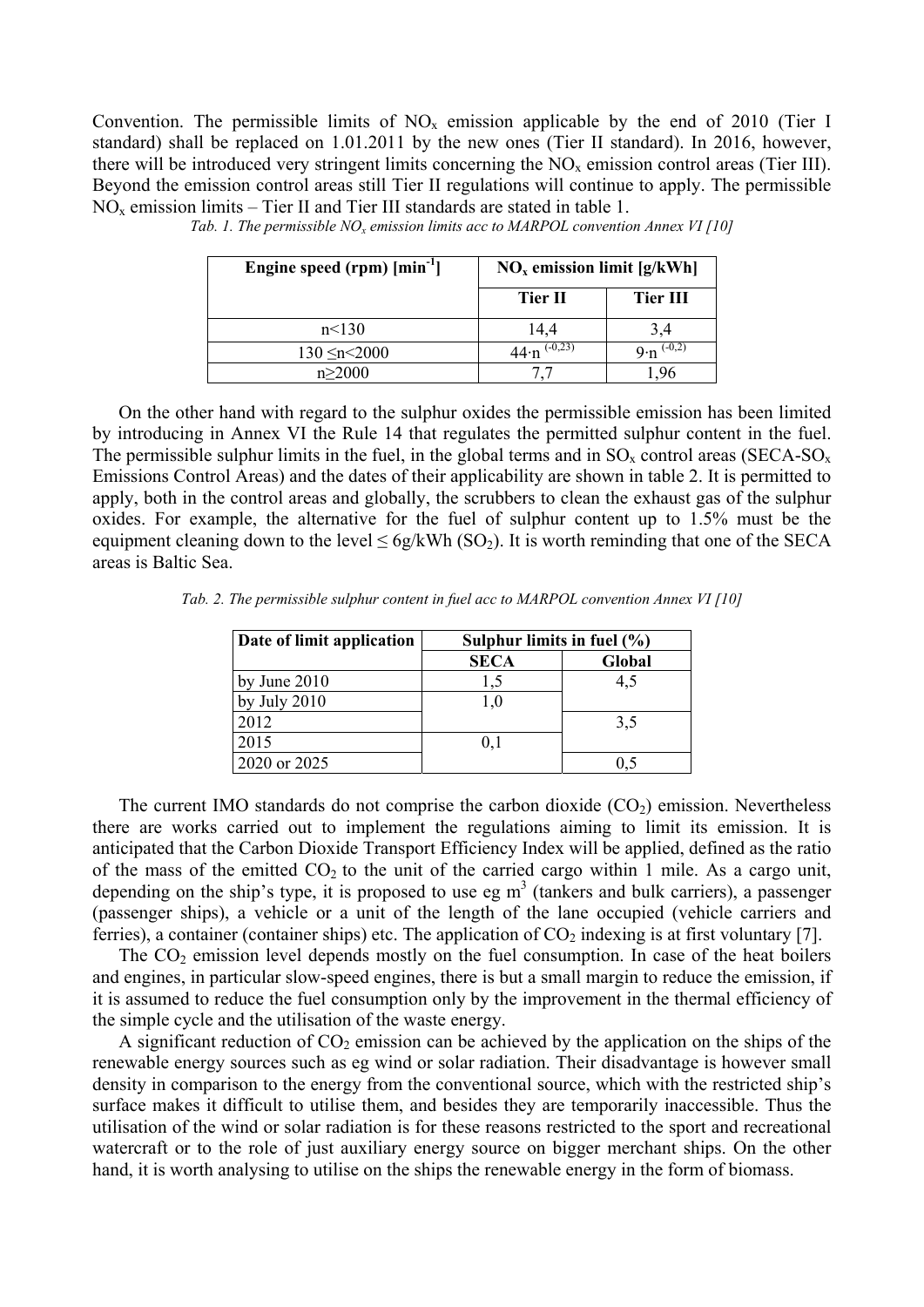### **2. Biomass General Characteristics**

In the most general terms the biomass is the organic matter contained in animal and floral organisms, originating as the product of the photosynthesis. This is a complex process covering various stages of photochemical and biochemical conversion of the electromagnetic (solar) radiation resulting in the formation of the biomass chemical energy. Under the influence of the solar radiation water is decomposed and in the reaction with carbon dioxide the carbohydrates are generated

$$
CO_2+2H_2O+h\nu \to O_2+H_2O+(CH_2O)+E,\tag{1}
$$

where:

*h –* Planck constant

 $v$  – electromagnetic radiation frequency [8].

The energy  $E$  synthesised from one mole of  $CO<sub>2</sub>$  equals to 470 kJ. Biomass can be therefore regarded as the solar energy storage. The transformation of the biomass chemical energy into heat in the combustion reaction is related with the emission of  $CO<sub>2</sub>$ . However, this is treated as environment-friendly, not causing the greenhouse effect because it is subsequently absorbed by the next generations of plants in the photosynthesis, thus circulating within closed cycle. The length of such cycle depends on the kind of plant and varies within several months and several dozens of years.

The detailed classification of biomass is hard in view of numerous possible technological processes of biomass production and conversion and the generation processes of secondary biomass in these processes. The concept of biomass comprises many energy carriers of various properties. According to [5] the basis for the floral biomass classification can be the method of its transformation by conversion or the application of the products obtained. The conversion of biomass may take place by direct combustion, gasification or conversion into liquid or gaseous fuels in various processes. The forms of biomass utilised for the energy generating purposes are shown in the diagram in fig 1.



*Fig. 1. The forms of biomass used for the energy generating purposes* 

The table 3 shows the calorific value and densities of various forms of biomass and for the sake of comparison same data for heavy fuel oil, diesel oil and coal. These two parameters determine the volume of the fuel stock for the assumed ship's cruising range.

*Tab. 3. The calorific values and densities of various forms of biomass and fuel oil, diesel oil and coal* 

| <b>Biomass form</b>      | Calorific value [MJ/kg] | Density $\lceil \text{kg/m}^3 \rceil$ |
|--------------------------|-------------------------|---------------------------------------|
| Grey straw               | 15,2                    | $90 - 165$                            |
| Timber debarked          | 18,5                    | $380 - 640$                           |
| Rapeseed oil             | 35,8                    | 886 (at temp. 20 °C)                  |
| Ethyl alcohol            | 26,9                    | 790 ( at temp. $20^{\circ}$ C)        |
| <b>Briquetted timber</b> | 17,5                    | $470^{11}$                            |
| Timber pallets           | 19,5                    | 630-750                               |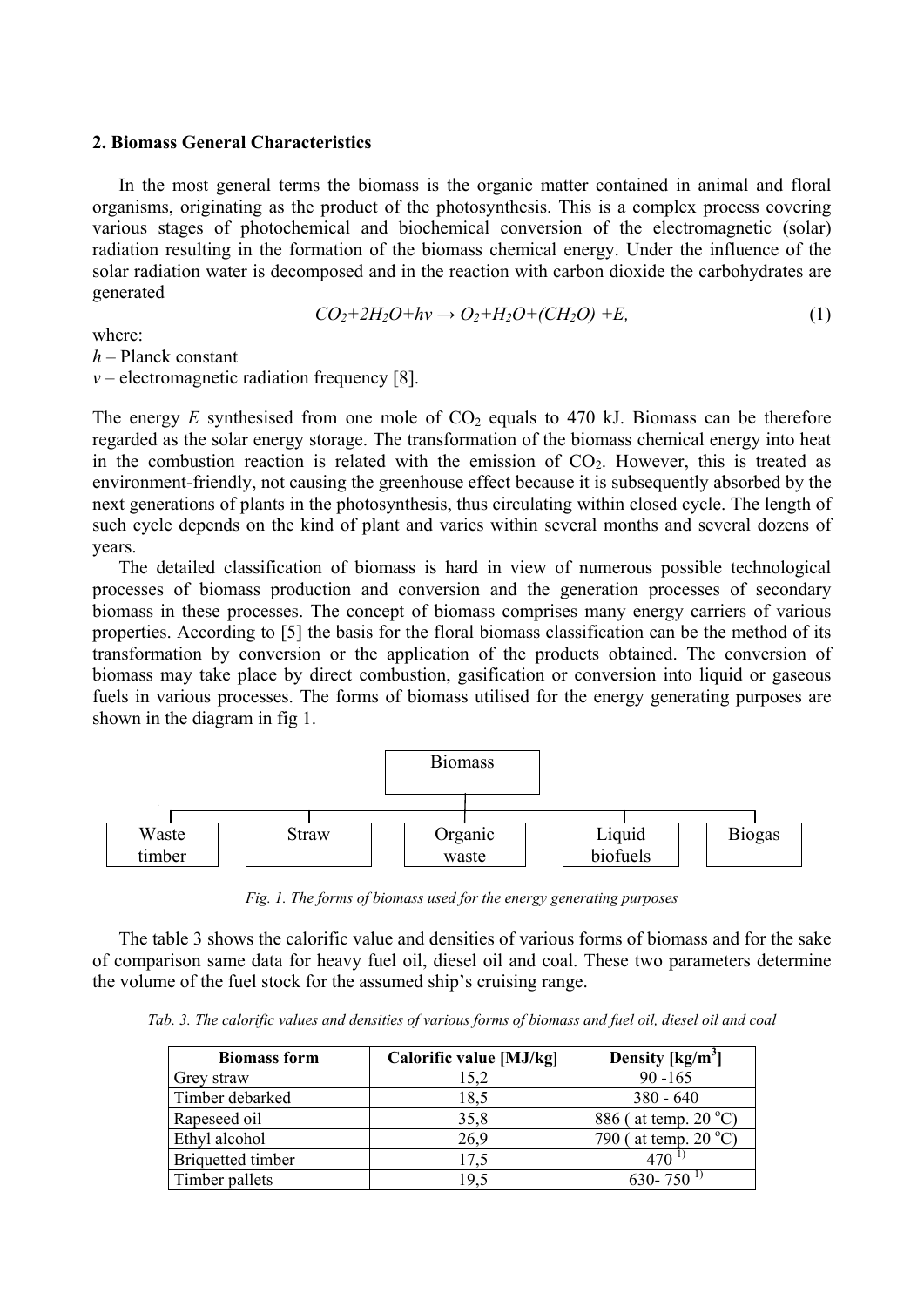| Heavy fuel oil (RMK 700)<br>39 4 | 890 (at temp. $15^{\circ}$ C)<br>40 | Diesel oil DMA |
|----------------------------------|-------------------------------------|----------------|
|                                  | 1010 (at temp. $15^{\circ}$ C)      |                |
| Hard coal<br>16 - 29             | $800 - 1000$                        |                |

 $^{1)}$  dump density

# **3. Biomass as Fuel for Ships**

In the shipbuilding relatively the most simple would be to substitute the liquid fuels generated from crude oil by the biofuels on account of the minor differences in the calorific values and densities, similar fuel installations as well as existing experience in engine operation by use of this fuel in shore conditions [9]. The marine engines, both the slow-speed and the medium-speed, manufactured by the major makers in the world, suitable to fire fuel oil are also capable of combusting biofuels (bio-oils). The problems can only be expected in the engines designed for combusting only the Diesel oil on account of the cavitation appearing in the fuel injection pumps [11]. So far the application of the liquid biofuels takes place in a very restricted degree and is related either with research projects or limited to the utilisation of biofuels as only several percent addition to conventional fuel originating from crude oil [2]. One of the barriers for the wider application of biofuels at the current legal status within the permissible  $CO<sub>2</sub>$  emission is the high price in calculation onto a unit of energy in comparison with the conventional fuels [11].

In the shore power engineering there are presently many technologies available to use the solid biomass for energy generating; the technologies being more or less complex, referred to inter alia in [5]. The selected technologies which are worth considering in terms of the application in ship's power plant are shown in figure 2.



<sup>1</sup> with the application of heating oil as the intermediate medium 2 combustion in outer chamber

#### *Fig. 2. The selected technologies of the solid biomass application in ship's power plants*

The synthesis gas (syngas) obtained within the biomass gasification process can be very successfully used as the fuel for heat engines or boilers as well as for the supply of the fuel cells. However, its production is related with the necessity of installing of the gas generator on board the ship; the generator occupying additional space in engine room; as well as the additional energy consumption for the process implementation. The synthesis gas is characterised by relatively low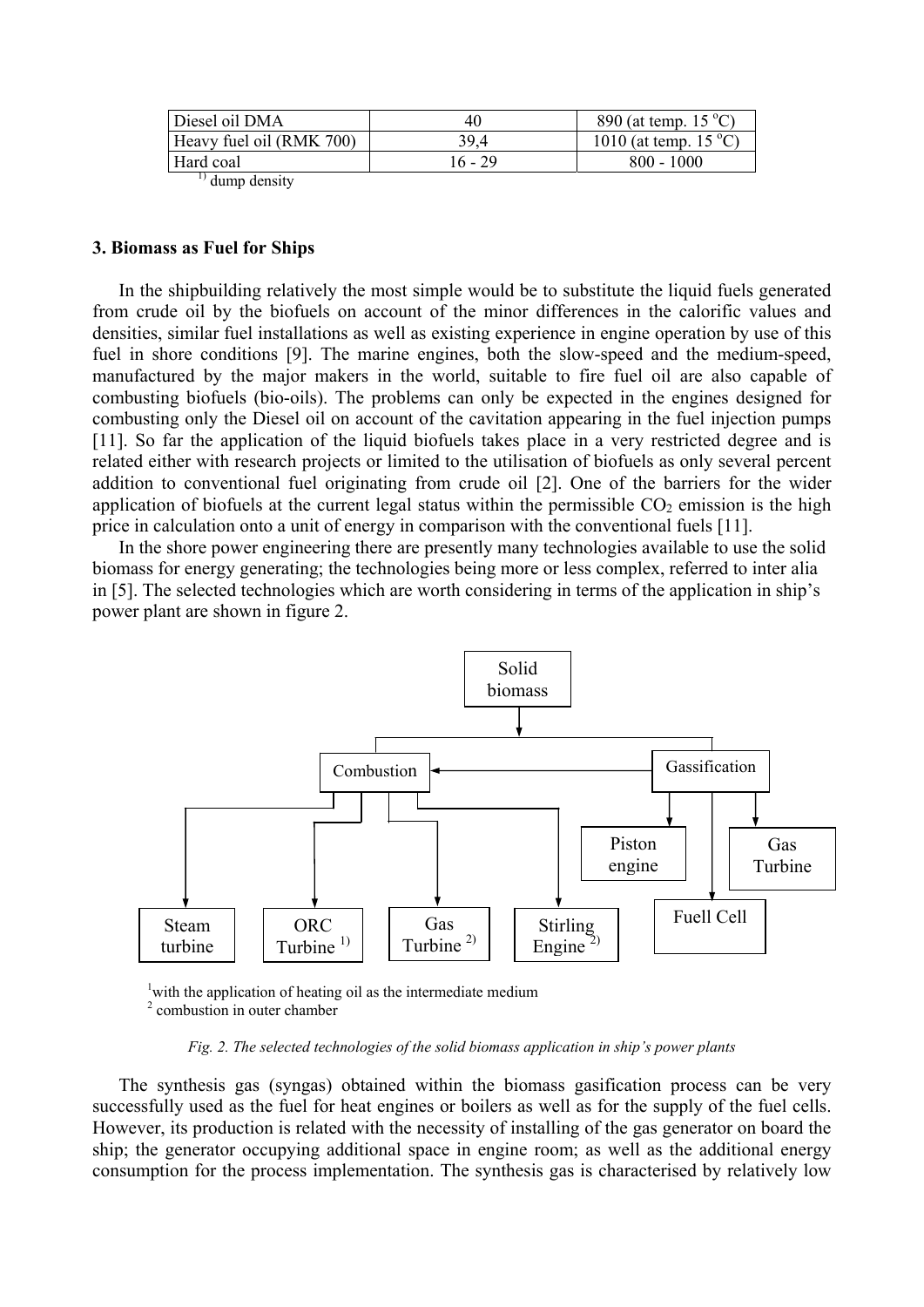calorific value, i e  $4 - 7$  MJ/kg. This can be increased by the gasification with pure oxygen or adding the steam within the process which however leads to the enlargement of the installation. On account of its low calorific value it is not economic either to produce this gas on shore in order to compress it and supply subsequently to the ship.

Among the technologies utilising directly combustion of biomass the most simple and at the same time well-proven in a sense in marine conditions, at the time when coal was commonly used as fuel, is the technology of firing biomass in the boiler and the application of steam circulation. The dump density of biomass is however much lower than coal dump density which makes the storage facilities for biomass larger than for coal. For this reason the most adequate fuel from amongst various biomass forms pellets should be considered as characterising by the biggest dump density. An additional argument for the choice of this kind of ecological fuel is also significantly lower price than bio-oil in terms of the unit of the obtained energy. The pellets are also easily transported from the receiver to the boiler, eg by pneumatic method.

Pellets contain not more than 0.08% sulphur and not more than 0.3% nitrogen [5]. Therefore the problem of sulphur oxide emissions practically does not exist. The generation of  $NO<sub>x</sub>$  from nitrogen contained in fuel is of minor importance as well. With the typical for pellet combustion surplus of air ( $\lambda$ =1.1-1.3) the generation of NO<sub>x</sub> shall mainly take place in the thermal manner from the nitrogen contained in air. The formation of  $NO<sub>x</sub>$  strongly increases in the temperatures exceeding approximately 1300 $^{\circ}$ C. The reduction of NO<sub>x</sub> emission can be obtained in this situation by gradually supplying the air for combustion or the application of the fluidised bed boiler allowing the firing in lower temperatures.

# **4. The Choice of the Ship and the Concept of Power Plant Arrangement**

From the comparison of the dump densities and their calorific values (table 3) it ensues that for the same cruising range of a ship the volume of the fuel stock in the pellet form would have been only slightly bigger that the coal stock. The comparison with fuel oil or Diesel oil looks much worse as their stock needs several times smaller volume than that in case of pellets. The large volume of fuel stock limits the cargo space. In this situation naturally the preferable type of a ship where pellets would act as fuel should be a ship of small design cruising range.

In order to verify these relations there has been selected as an example of the design object – the power plant of the river – sea type ship of 2,900 DWT and 12 knots contract speed which would operate in the Baltic area and the inland waters connected [6]. The Baltic Sea is the area covered by the strict regulations concerning the emissions of toxic compounds, which in particular justifies the choice of the ship of such type, and where biomass would be utilised as fuel. An important argument is also an excellent availability of pellets within Baltic Sea area [12].

The power of the ship's main propulsion of 1,500 kW is divided between the two azimuth propellers with AC electric motors, each of 750 kW. Considering other electric energy consumers on the ship, including bow thruster of 280 kW and the heating needs satisfied by the application of the electrical power, there has been assumed the required power plant rating of 2,320 kW. It has been assumed that the total electric energy is generated by turbogenerator supplied with steam generated in the pellet fired boiler. The proposed power plant arrangement is an alternative solution for the design of Diesel electric power plant with the high-speed engines presented in [6]. The cruising range for the ship has been assumed as for the model ship, ie 4,000 nautical miles.

One of the key questions arising from the application of the pellets as the fuel is to determine the volume of its stock for the assumed ship's cruising range. To determine the stock it has been assumed that in the engine room a simple steam cycle is assumed. The assumed parameters of the cycle and the results of calculations are presented in table 4.

The calculations of the required stock of Diesel oil conducted on the basis of the same assumptions regarding the components of the time of voyage duration for the model vessel with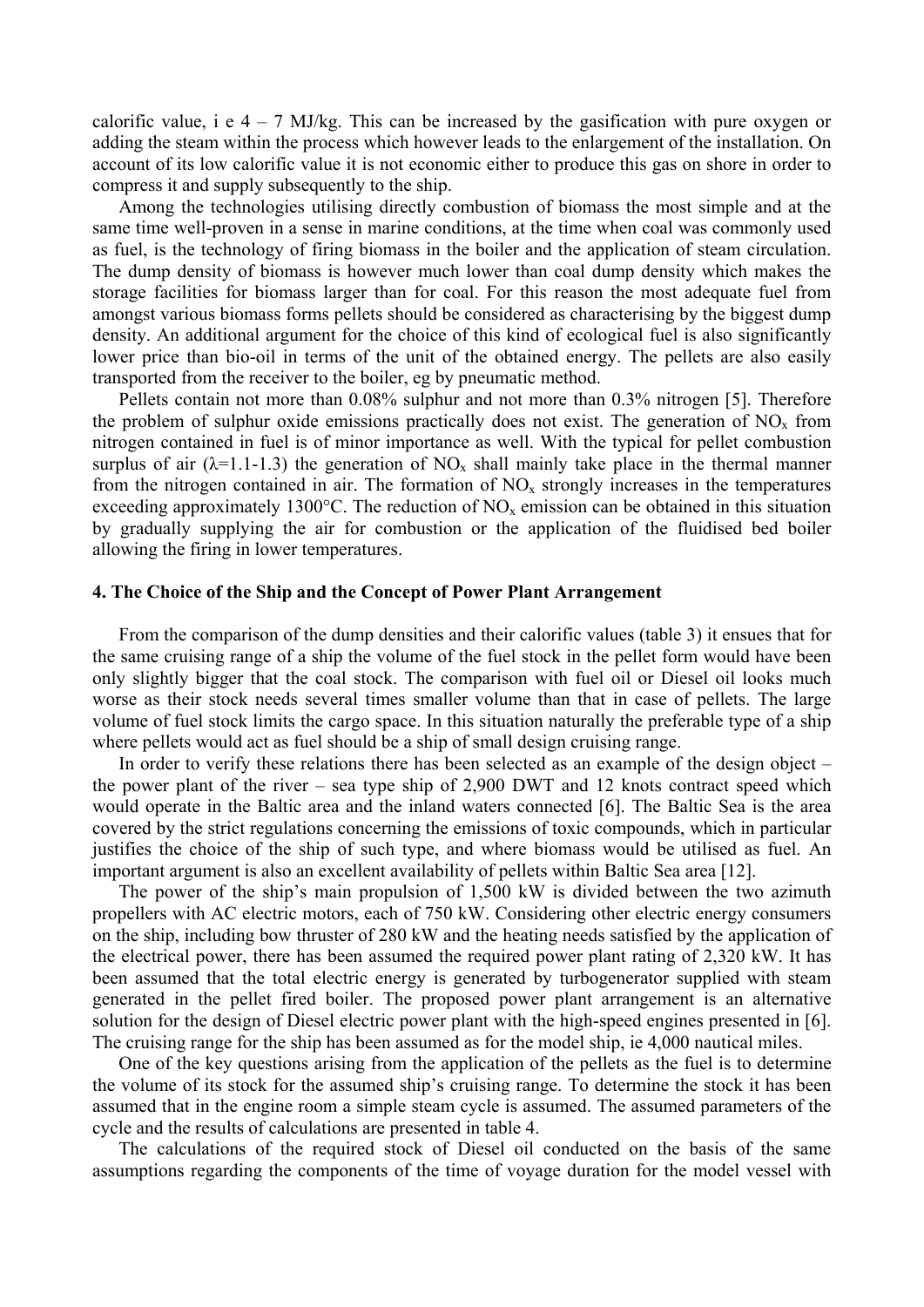the Diesel electric power plant have rendered the result determining its needs as 250 Mg. The capacity of the Diesel oil storage tanks equals for that purpose  $309 \text{ m}^3$ . Evidently these are the values more than three times less than for the pellets.

| <b>Parameter</b>                                              | Value | Unit            |
|---------------------------------------------------------------|-------|-----------------|
| Steam temperature at the turbine inlet                        | 530   | $\rm ^{\circ}C$ |
| Steam pressure at the turbine inlet                           | 9     | MPa             |
| Pressure in the condenser                                     | 0.006 | MPa             |
| Turbine internal efficiency                                   | 0.9   |                 |
| Turbine mechanical efficiency                                 | 0.97  |                 |
| Boiler efficiency                                             | 0.85  |                 |
| Turbogenerator power                                          | 2,320 | kW              |
| Steam flux directed to turbine                                | 2.49  | kg/s            |
| Hourly pellet consumption                                     | 1,789 | kg/h            |
| Stock weight                                                  | 795   | Mg              |
| Volume of the pellet stock for the 4,000 nautical miles range | 1,060 | m               |

*Tab. 4. The assumed parameters of the cycle and the results of calculations of fuel stock* 

On account of the very good availability of the pellets within Baltic Sea region and the meridional stretch of Baltic as 1,300 km and the parallel stretch being ca 600 km in its widest place, the ship's cruising range could be shortened by half and thus reduce the pellet stock volume  $d$ own to ca 530 m<sup>3</sup>. These are already acceptable figures.

Definitely more advantageous for the power plant with biomass fired boiler on the other hand is the comparison of the fuel prices. The table 5 shows the specification of the fuel costs for the assumed cruising range of 4,000 sea miles for both solutions of power plant with the average prices applicable in June 2010 [14, 15].

| <b>Parameter</b>       |                | <b>Fuel type</b> |  |  |
|------------------------|----------------|------------------|--|--|
|                        | <b>Pellets</b> | Diesel oil       |  |  |
| Unit price [zlotys/Mg] | 700            | 4,686            |  |  |
| Fuel stock [Mg]        | 795            | 250              |  |  |
| Fuel cost [zlotys]     | 556,500        | 1,217,000        |  |  |

*Tab. 5. Fuel costs for biomass power plant and motor power plant* 

The comparison of the costs shows that the fuel costs for the ship with biomass fired boiler are twice as low. The comparison would have been even more advantageous, if straw pellets are applied instead of the timber pellets which are characterised by similar properties and half the price.

# **5. Ship's Biomass Fired Fluidised Bed Boiler**

 $CO<sub>2</sub>$  emission limits applicable in the European Union states as well as the obligations to increase the participation of the renewable energy sources in the generation of electric energy cause that in the shore power engineering industry in Poland there is applied combination of coal with biomass combustion or new biomass fired boilers are built. In many cases these are fluidised bed boilers ensuring the environment friendly combustion. In the proposed power plant arrangement it would be also advisable to apply also the fluidised bed boiler as more environment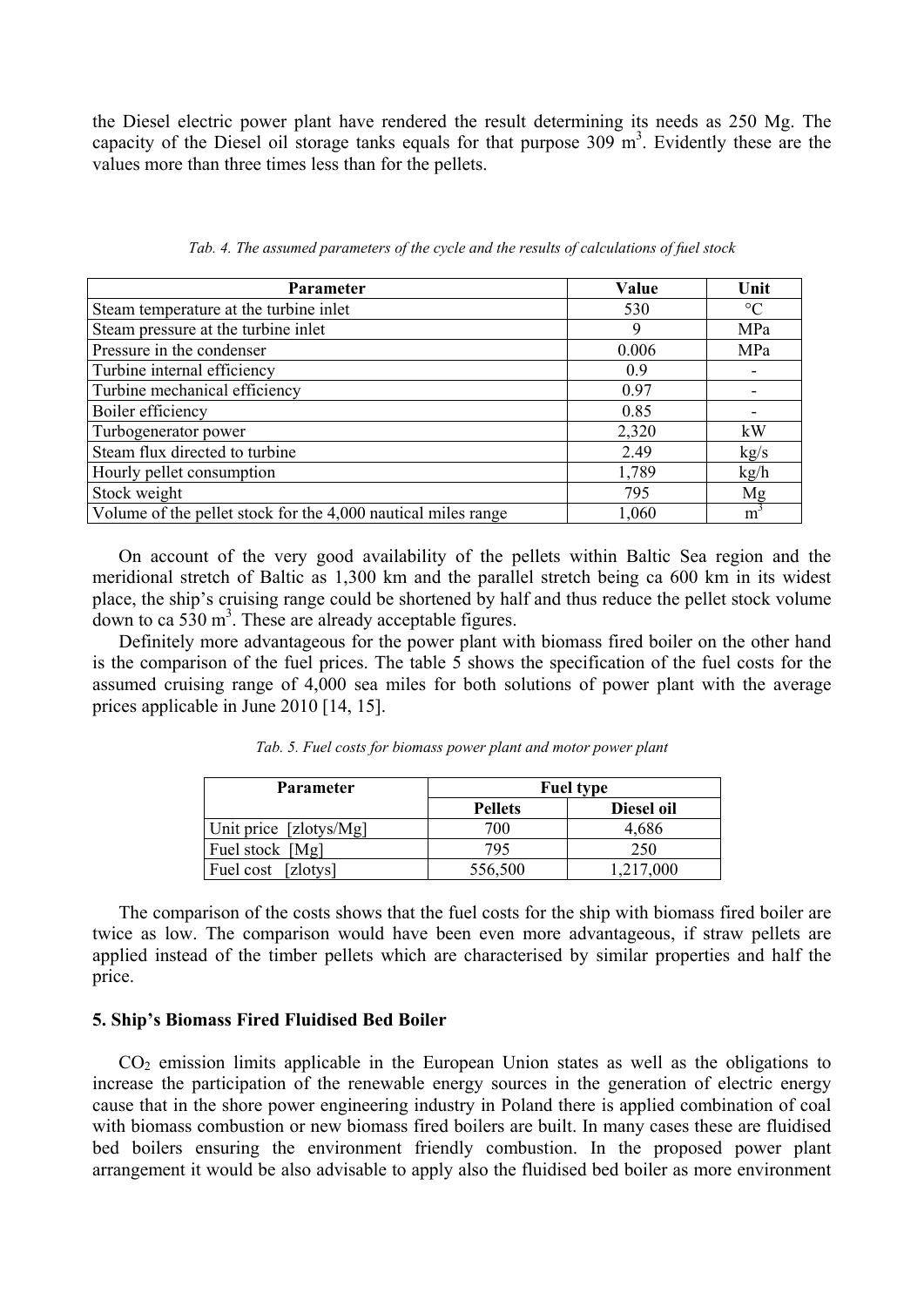friendly and also characterised by the smaller dimensions in relation to the classic boiler of the same rating. In view of the shortage of experience in the operation of the boilers of this type in marine conditions, there have been commenced the investigations of the physical model of the fluidised bed boiler, with a part of results presented among others in [16]. These investigations concern the behaviour of the fluidised bed and the conditions of heat exchange during the disturbances originated by the ship's motion on the waves. In the course of further works there has been designed a new construction of fluidising column that will allow inter alia to conduct the examination of the average heat transfer coefficient in the circulating bed subject to the height of the probe location over the grid during the cyclical pendulous motion of the column. The column diagram is presented in figure 3.



*Fig. 3. The diagram of the fluidising column with the fluidised bed material return system* 

#### **6. Summary**

By the example of river-sea type ship intended for the operation within Baltic Sea waters where the strict regulations are applicable concerning the permissible emissions of the toxic compounds it has been demonstrated that it may be justified to utilise turbo-steam power plant with pellets fired boiler. The simplified analysis of the operational costs of the power plant indicates also a possibility of their significant reduction, if instead of motor power plant the proposed arrangement is applied. Although the low emissions level is achievable by use of the classic biomass fired boilers, it would be recommendable to apply the fluidised bed boilers which are characterised by even smaller emissions. This however requires the implementation of the experimental research of such boilers in the actual or simulated marine conditions.